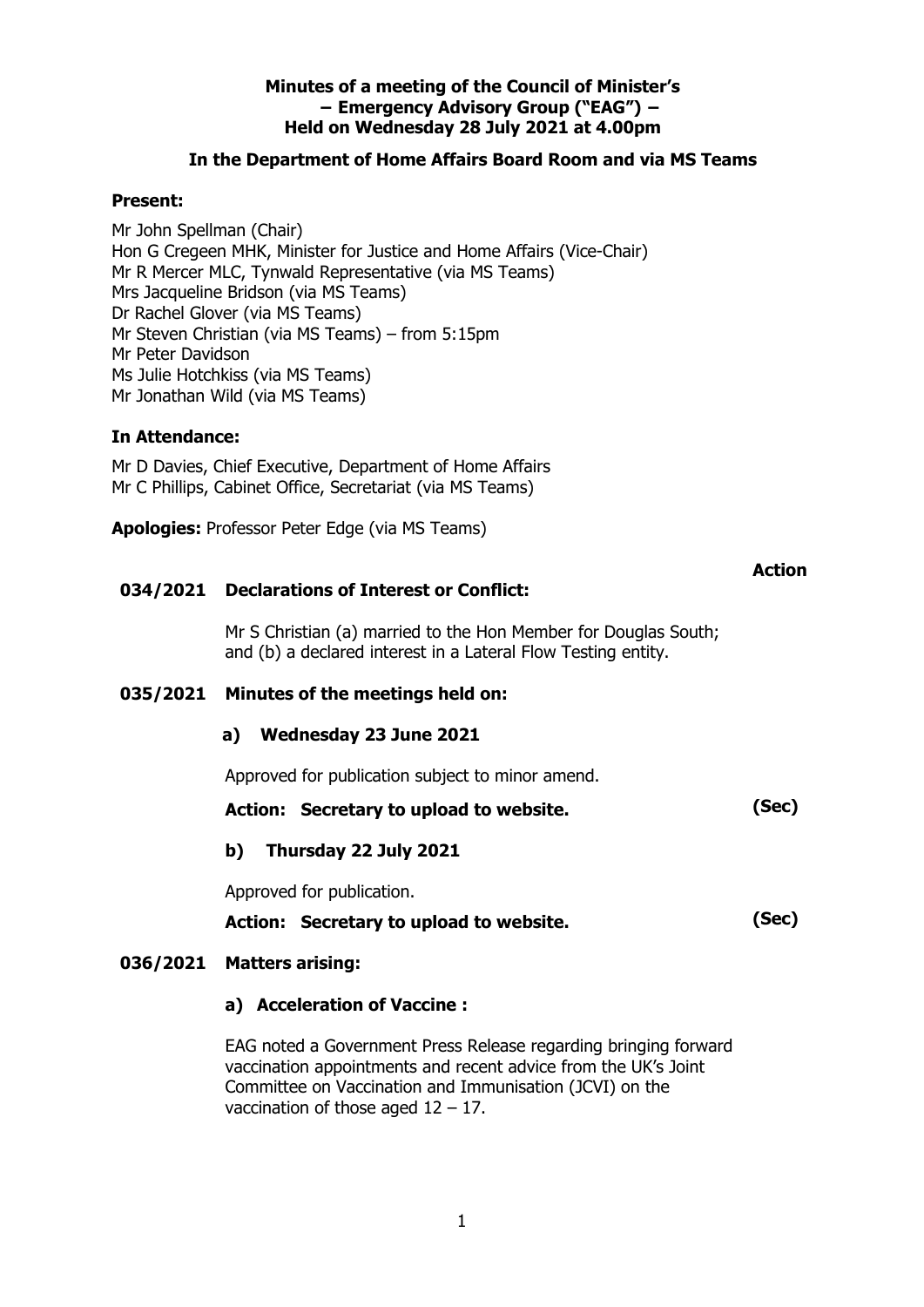## **b) Election of Chair & Group Function**

Mr John Spellman was proposed, seconded and confirmed as the Chair of the Emergency Advisory Group ("EAG").

The Chair proposed a rationalisation of the agenda – in order to streamline feedback to the Council of Ministers ("Council").

The following was discussed:

- Clarifying areas for which Council sought advice;
- Improving timescales and turnarounds in receiving advice requests and feeding back.
- Prioritising giving advice on areas requested but retaining the right to issues by exception, where EAG considered of particular importance.

The Chair undertook to seek a meeting [with the Chief Minister/Chief Secretary] by way of introduction and improved dialogue.

|  | Action: Chair to seek a meeting with the Chief | (JS)<br>(DD) |
|--|------------------------------------------------|--------------|
|  | <b>Minister/Chief Secretary.</b>               |              |

### **c) Communications Strategy**

EAG advised they wished to meet with the Government Communications Team to discuss their feedback.

• The Chair undertook to attend this meeting – accompanied by interested available members.

### **Action: Chair (& available members) to meet Government Communications Team – Officers to assist scheduling.**

#### **(JS) (DD / Sec)**

### **037/2021 Current Covid Strategy Assessment:**

### **a) Lateral Flow Tests – Consideration of Approach**

EAG considered a paper seeking EAG's view regarding Lateral Flow Tests – and inviting feedback to the Council of Ministers.

Discussion followed, covering the following:

- No support for reducing the number of LFTs [from 7 to 2] in an issued pack.
- LFTs were less accurate than PCRs, and the chances of missing positives were somewhat higher.
- The variance of accuracy of LFTs to-date, noting recent improvements and their wider role by way of reassurance.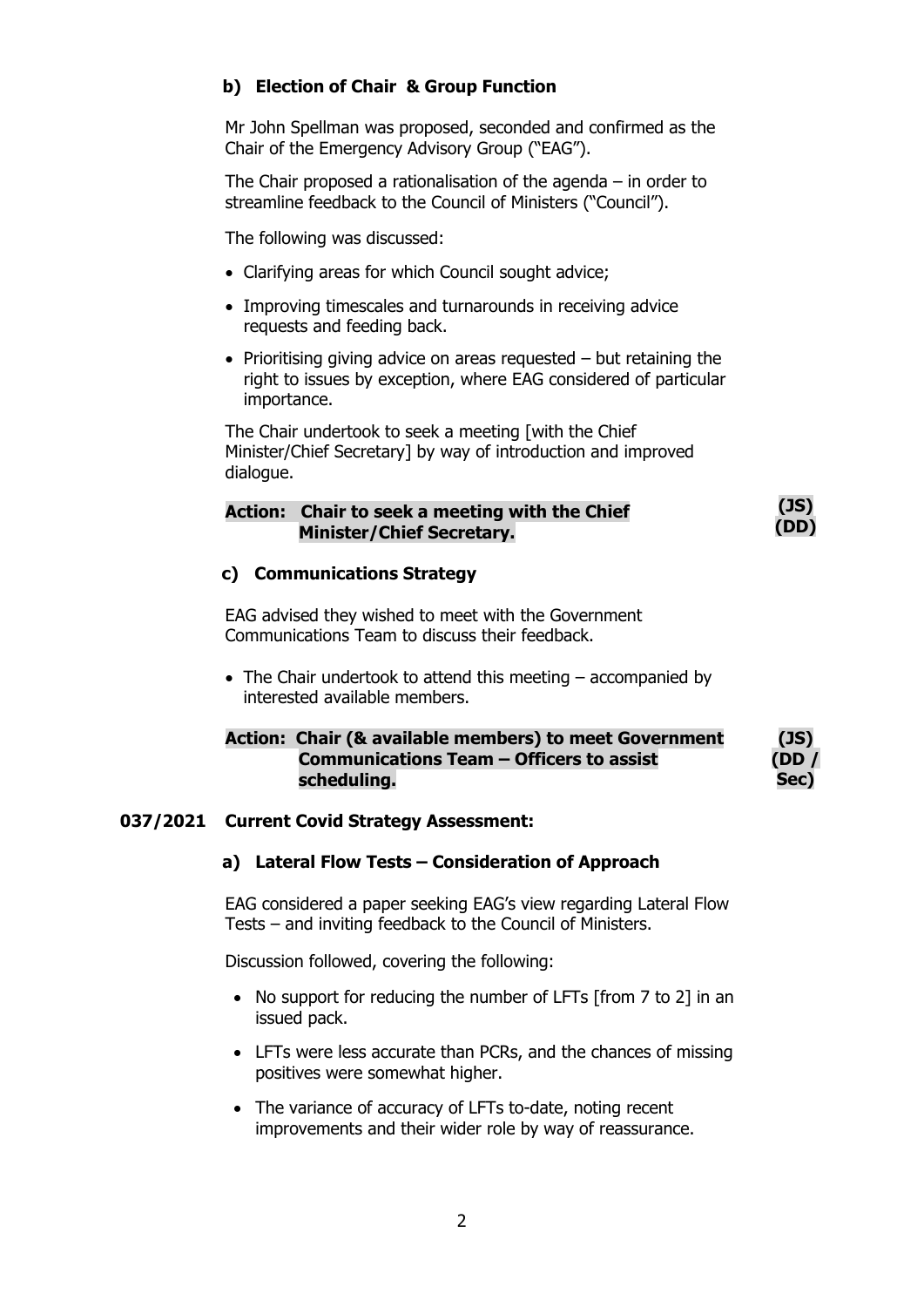- Potential scope for a PCR on Day  $7$  where and if applicable noting that the start and end of an incubation period was key.
- LFT test accuracy was improved if undertaken in accordance with instructions and accurately.
- Observations regarding distribution and consistency of supply were noted.
- Noted that there existed an option to upload the result of a voluntarily undertaken LFT online – for statistics – but this was not widely known.

In summary:

- **a)** EAG considered there remained a need for the IOM Government to collate information centrally.
- **b)** EAG broadly supported use of LFTs as due to prevalence of cases, PCR alone was no longer practicable.
- **c)** EAG did not support the reduction in provided LFTs from 07 to 02.
- **d)** EAG considered greater clarity/guidance was required for sectors/industries, regarding for LFT use and best practice.
- **e)** EAG supported consideration of other distribution options.

#### **Action:**

| 1. EAG Advice Note to the Council of Ministers to be | (UD) |
|------------------------------------------------------|------|
| prepared, reviewed, and submitted.                   |      |

**2. Council of Ministers feedback to be reverted back to EAG. (DD)**

### **038/2021 EAG Member Submissions:**

**a) Academy of Medical Sciences Report – CV19 Preparing for the Future & SEIR Model of Natural Wave**

EAG noted both for information.

### **b) Aerosol Transmission**

Paper: 008/2021

 $\lambda = -1$ 

EAG noted a discussion paper on aerosol transmission.

The utility of masks, ventilation, simple but useful mitigations, repetition of messaging, and provision and highlighting of suitable guidance was to be raised with the IOMG communications team.

The undertaking of snapshot surveys with users/community  $-$  to inform and tailor messaging was suggested – alongside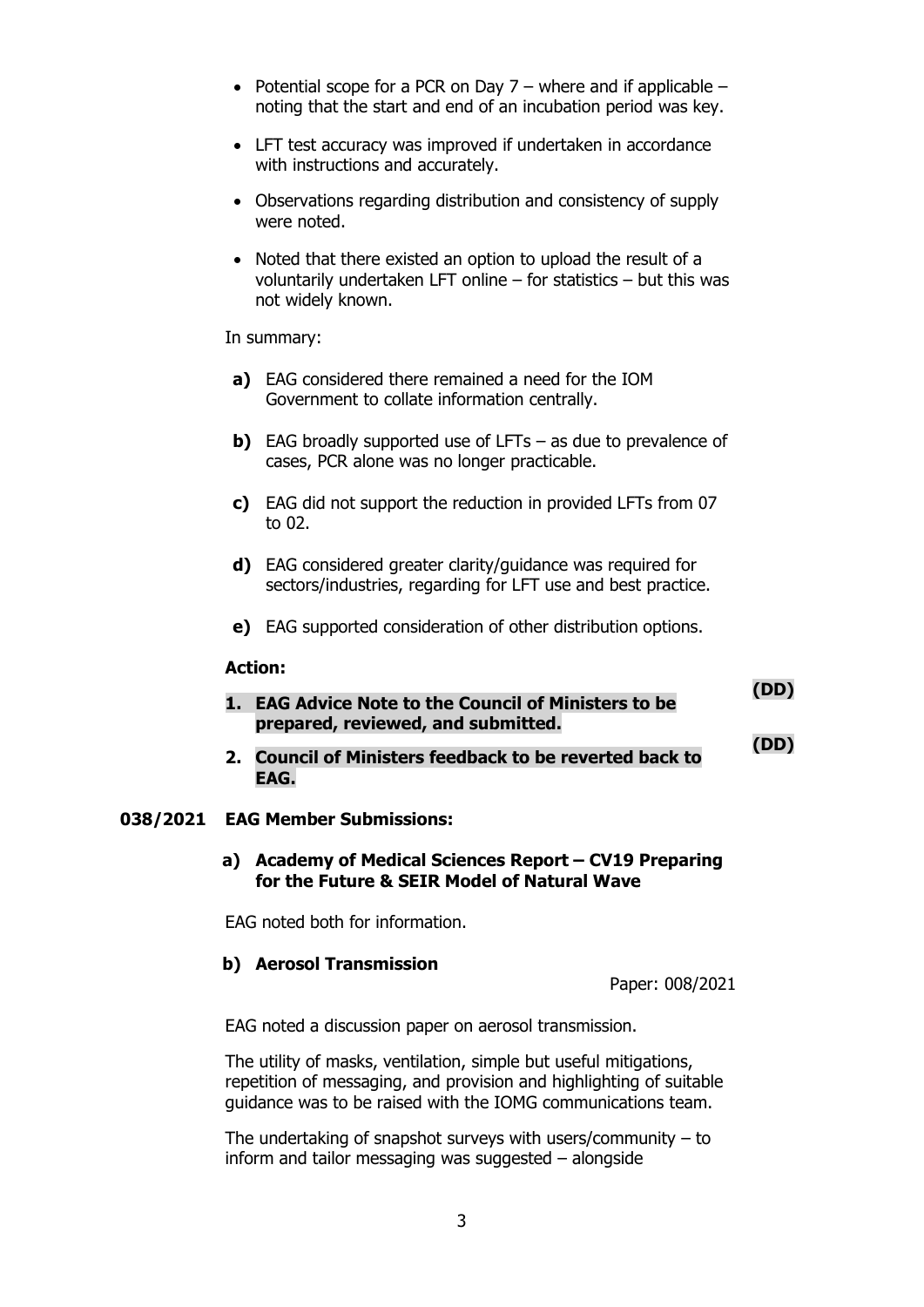highlighting existing pulse surveys undertaken by the IoM Chamber of Commerce.

### **Action: EAG delegation will mention to communications team (pulse survey testing efficacy of public messaging). (JS)**

### **038/2021 Standing Items**

### **a) Vaccine Supplies, Boosters and Preparation for Q4**

EAG advised of public demand for an update and clarity regarding vaccine booster shots. DD advised he was in dialogue with the Department of Health and Social Care in respect of an update.

#### **b) Community Support**

EAG noted local charities' financial pressures, resilience and forward planning were relevant to ongoing community support – and noted this item could be revisited at a future meeting.

#### **c) Economic Support**

EAG noted they required information from the Department of Enterprise for an economic sector overview – to assist EAG in giving its' feedback – this could be provided in confidence.

#### **Action: DfE to provide economic overview information to EAG in confidence. (Sec)**

### **d) Mitigation & Outbreak Management Plan**

DD advised of a revised approach comprising engaging key stakeholders, capacity building, and a suite of potential policy options over the General Election "purdah" period.

EAG queried the lack of single strategic document with "triggers" or "levers" informing a response.

EAG acknowledged a measure of flex was needed, however requested that Council be advised of their views, i.e:

- **1.** The need to review and publish mitigation actions
- **2.** Consider an appropriate measure/plan to monitor actions; and make this available for evaluation.

#### **039/2021 Any Other Business:**

#### **a) Long Covid**

DD advised of a live proposal in respect of provision for specific support for Long Covid sufferers – for which EAG could be kept updated.